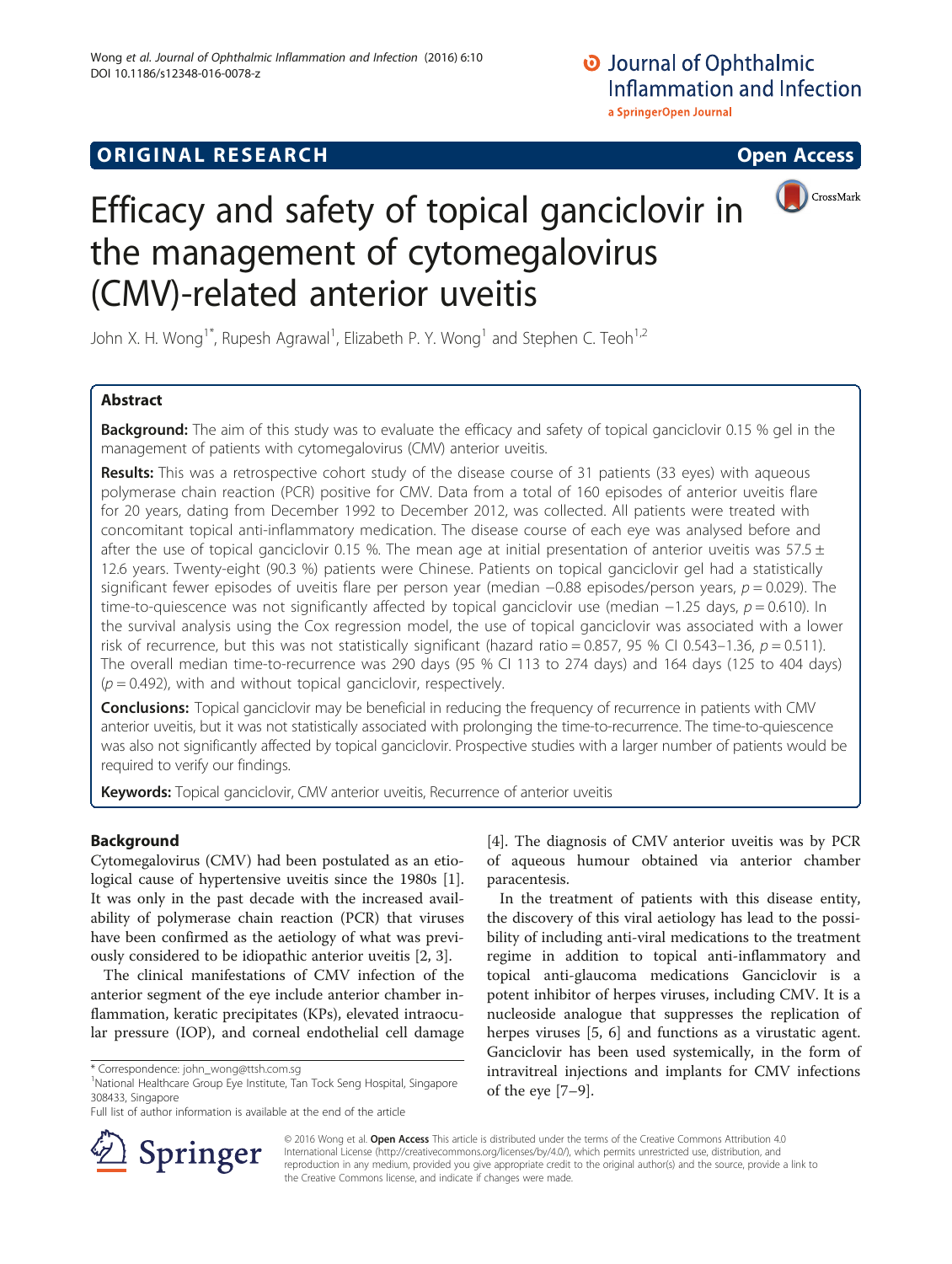More recently, topical ganciclovir has been shown to be effective against herpetic keratitis [\[10](#page-3-0)]. Topical application of ganciclovir has also been shown to penetrate the corneal stroma and achieve therapeutic levels in the aqueous humour [\[11\]](#page-3-0). It has been used in the treatment of CMV anterior uveitis, but its effectiveness has been reported in only a limited number of studies [\[4, 9, 12\]](#page-3-0).

We aim to evaluate the safety and efficacy of topical ganciclovir gel 0.15 % (Virgan, Laboratoires Théa, France) in the treatment of CMV anterior uveitis patients at a tertiary referral eye care centre in Singapore.

#### **Methods**

We performed a retrospective chart review of patients with CMV anterior uveitis who were treated at our centre, from 1992 to 2012. This study was approved by the institutional review board (National Healthcare Group Domain Specific). We included eyes with clinical signs suggestive of CMV anterior uveitis including sentinel keratic precipitates, mild anterior uveitis, and high intraocular pressure. The eyes included were also positive for CMV on PCR from aqueous fluid and negative for herpes simplex virus (HSV), Varicella zoster virus (VZV), and Toxoplasma gondii. We excluded eyes with corneal involvement of the disease such as endotheliitis and corneal edema and eyes with CMV retinitis.

Topical ganciclovir 0.15 % gel was first made available at our centre in March 2010. We compared the disease course of each eye inflicted with CMV anterior uveitis before and after ganciclovir 0.15 % gel was added to the treatment regime. All the patients with positive PCR for CMV after March 2010 had treatment with topical ganciclovir 0.15 %.

Response to treatment or quiescence was defined as the reduction in anterior chamber (AC) inflammation to nil, with no episodes of flare-up of uveitis, which was defined as an increase in AC activity by one step. The primary outcome measures were time-to-quiescence, time-to-recurrence, and number of uveitis flare-ups per person year. Time-to-quiescence was defined as the duration from the presentation/recurrence of hypertensive uveitis to the time when zero cells were noted in the AC, as defined by the Standardization of Uveitis Nomenclature (SUN) Working Group [[13\]](#page-3-0). Time-to-recurrence was defined as the duration between the start of one episode of hypertensive uveitis to the next episode. Crude incidence rates and recurrence rates were calculated, and comparisons were made for the disease course of each eye before and after the use of topical ganciclovir.

Patients were initially started on topical ganciclovir at an intensive frequency of 3 h (six times per day), tapered based on anterior chamber inflammation over the course of 3 months, and subsequently kept on longterm maintenance therapy (three to four times per day). All patients were concurrently treated with antiinflammatory eye drops, in the form of topical steroids, and also topical anti-glaucoma medications as deemed necessary by the attending ophthalmologist. Topical non-steroidal anti-inflammatory drugs (NSAIDs) were not used in our cohort. None of the patients in this cohort had oral, intravitreal, or parenteral ganciclovir. The patients were reviewed weekly for the first month and then monthly thereafter, with more frequent reviews as necessary.

Data analyses were performed with Stata 11.0 (StataCorp LP, College Station, Texas, USA). Wilcoxon signed-rank test was used when comparing the differences within each eye while on and off topical ganciclovir. For survival analysis comparing the recurrences in eyes with and without topical ganciclovir treatment, a Cox regression model was constructed to analyse recurrences and to demonstrate efficacy of topical ganciclovir. Only the first eye which presented with CMV anterior uveitis in patients with bilateral disease was included in the survival analysis.

#### Results

Data from 33 eyes of 31 patients were obtained. The mean age of these patients was  $57.5 \pm 12.6$  years. The majority of our patients were male (74.2 %). The demographic characteristics of our patients are summarized in Table 1.

There were a total of 160 episodes of flare-ups of anterior uveitis in these patients. One hundred and seventeen episodes (36,440 days) were not treated with topical ganciclovir, while 43 episodes (11,750 days) were treated with topical ganciclovir. Patients were on maintenance treatment with topical ganciclovir for an average of  $9.1 \pm 2.5$  months for each episode of uveitis flare. With topical ganciclovir use, there was a significant reduction in the median number of episodes of anterior uveitis recurrence per person year of −0.88 episodes per person year (episodes/PY) ( $p = 0.029$ ). The median change of time-to-quiescence per episode of uveitis was −1.25 days  $(p = 0.610)$ , and the median change of time-to-recurrence per episode of uveitis was  $-143.75$  days ( $p = 0.285$ ). These results are represented in Table [2](#page-2-0).

|  |  |  |  | Table 1 Demographics of patients with CMV anterior uveitis |
|--|--|--|--|------------------------------------------------------------|
|--|--|--|--|------------------------------------------------------------|

| Mean age, years (SD) | 57.5 (12.6) |
|----------------------|-------------|
| Gender, n (%)        |             |
| Male                 | 23 (74.2)   |
| Female               | 8(25.8)     |
| Race, $n$ $(\%)$     |             |
| Chinese              | 28 (90.3)   |
| Malay                | 2(6.5)      |
| Indian               | 0(0.0)      |
| Others               | 1(3.2)      |
|                      |             |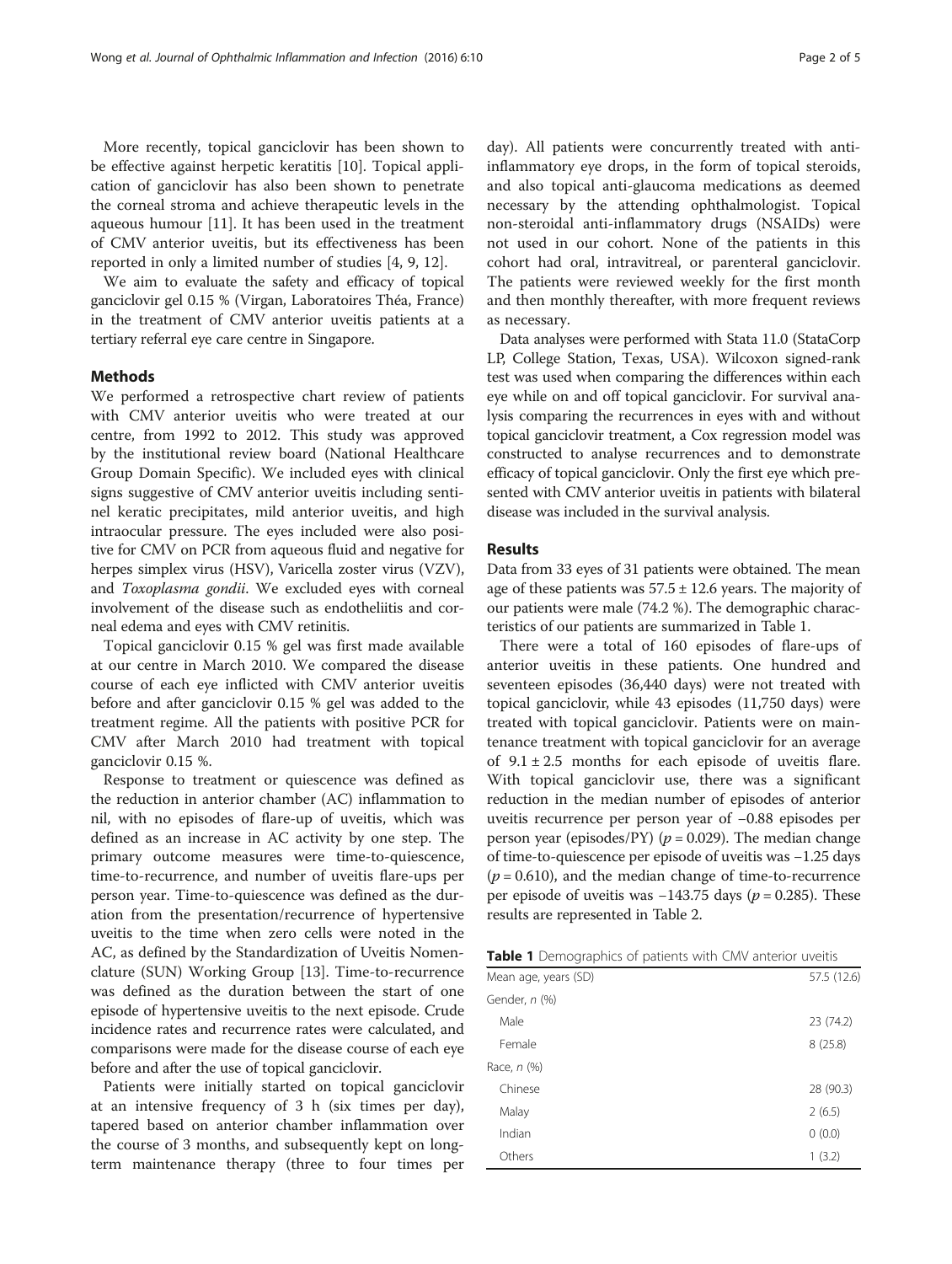<span id="page-2-0"></span>Table 2 Comparison of median differences between Virgan use and no Virgan use

| Virgan on vs Virgan off:                                 | Median    | IOR                 | p value |
|----------------------------------------------------------|-----------|---------------------|---------|
| No. of episodes of uveitis<br>recurrence per person year | $-0.88$   | $[-5.49 - 0.30]$    | 0.029   |
| Days-to-quiescence per<br>episode of uveitis             | $-1.25$   | $[-8.75 - 37.29]$   | 0.610   |
| Days-to-recurrence per<br>episode of uveitis             | $-143.75$ | $[-422.5 - 144.75]$ | 0.285   |

In the survival analysis using Cox regression model, topical ganciclovir was associated with a lower risk of recurrence but this was not statistically significant (hazard ratio = 0.857, 95 % CI 0.543–1.36,  $p = 0.511$ ). The overall median time-to-recurrence, as represented in Fig. 1, was 290 days (95 % CI 113 to 274 days) with and 164 days (125 to 404 days) ( $p = 0.492$ ) without topical ganciclovir use, respectively.

There were no significant side effects such as ocular discomfort from topical ganciclovir application or ocular surface toxicity noted in our patients.

Of the 33 eyes, 7 (21.2 %) developed raised IOP not controlled with maximum topical glaucoma medications and required glaucoma surgery. Four of the 7 eyes (57.14 %) had to undergo glaucoma surgery despite having been started on treatment with ganciclovir ointment. None of the patients developed corneal decompensation secondary to CMV anterior uveitis.

#### **Discussion**

CMV anterior uveitis can result in significant visual morbidity due to its recurrent or chronic disease course [\[9](#page-3-0)]. The main complications include cataract formation, corneal decompensation, secondary open angle, and steroid



induced glaucoma [[14](#page-3-0)]. This disease entity affects the anterior segment of the eye only. Posterior segment involvement is not typically reported with CMV anterior uveitis. In a case series of five immunocompetent patients from Europe with positive CMV on anterior chamber paracentesis, none of them also had posterior segment involvement [[15\]](#page-4-0). We have earlier reported clinical characteristics of 16 patients of CMV anterior uveitis in immunocompetent patients without any posterior segment involvement [[16](#page-4-0)].

The role of topical therapy is pertinent as the disease is limited to the anterior segment without any posterior segment involvement. Chee and Jap reported that the use of topical ganciclovir in CMV anterior uveitis patients resulted in moderate response rates and lower recurrence rates as compared with systemic and implant ganciclovir [\[9](#page-3-0)]. Chronic prophylaxis was needed as hypertensive uveitis recurred after cessation of ganciclovir [[8\]](#page-3-0). However, the duration of long-term therapy and its implications have not been reported in literature.

A recent report of 106 patients of CMV corneal endotheliitis by the Japanese corneal endotheliitis study group illustrated the clinical characteristics and treatment outcome for this type of viral uveitis [\[17\]](#page-4-0). The authors reported use of topical ganciclovir in 82 (75.2 %) eyes and systemic anti-CMV therapy in 74 (67.9 %) eyes. There were 52 (47.7 %) eyes treated with both systemic and topical anti-CMV drugs, and the results suggested that combination therapy is more beneficial. A significant number of patients (36 %) had recurrence of inflammation while on anti-CMV therapy. However, it was not analysed with duration of therapy [\[17\]](#page-4-0).

The findings from our Cox regression model, in particular, the intra-eye comparison of the median number of episodes of anterior uveitis recurrence per person year with and without topical ganciclovir use and the overall median time-to-recurrence as represented in Fig. 1, suggested that the use of topical ganciclovir could reduce the number of episodes of uveitis recurrence ( $p = 0.029$ ) but was not statistically associated with either the reduced risk of recurrence  $(p = 0.511)$  or prolonging the time-torecurrence  $(p = 0.492)$ . The time-to-quiescence was also not affected. These results contradict the findings of earlier reports and suggest that even though topical ganciclovir can reduce the number of recurrences of flare-up of uveitis in a PCR proven case of CMV anterior uveitis, it does not necessarily prolong the time-to-recurrence. This is the first ever reported Cox regression model for CMV anterior uveitis topical ganciclovir use. This model allowed us to study the recurrences over a period of time in person years, which is significant in the context of CMV anterior uveitis where there is no evidence in literature about longterm maintenance therapy or the safety and efficacy of topical ganciclovir as anti-CMV therapy.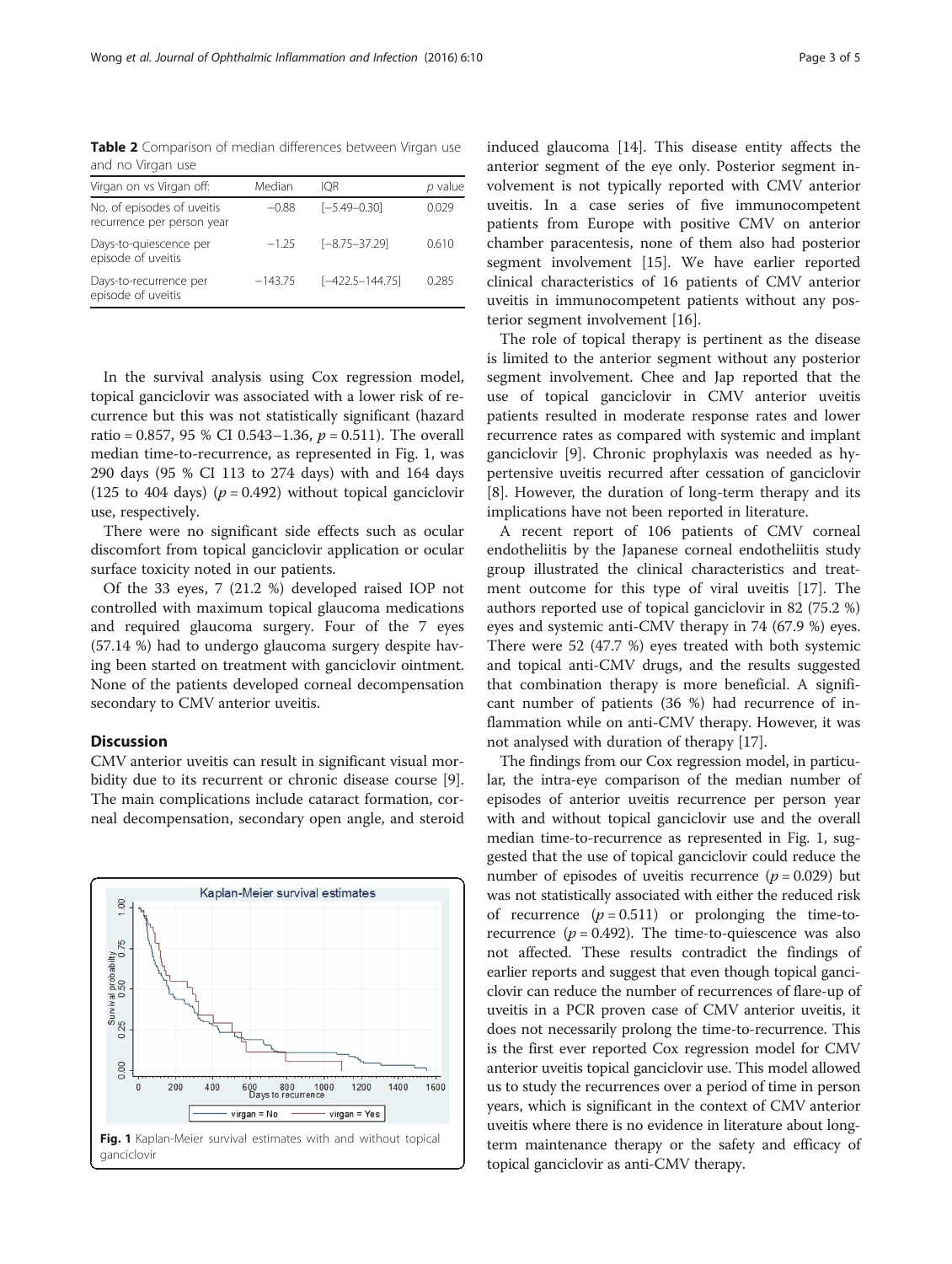<span id="page-3-0"></span>The reduction in the median number of episodes of anterior uveitis recurrence of 0.88 episodes per person years may seem insignificant, but its potential cumulative effect and role in reducing glaucomatous damage or corneal decompensation in prolonging if not preventing the onset of sight threatening complications can be further explored in larger multicenter studies with expanded case definition of disease quiescence. However, patients have to be kept on maintenance therapy chronically. Repeated episodes of uveitis flare when patients were off topical ganciclovir may still result in progression of glaucomatous damage, which may necessitate glaucoma surgery.

Topical ganciclovir application is convenient and noninvasive as compared with intravitreal injections, implants, and systemic intravenous administration. There are no procedural risks involved. More importantly, the potential adverse effects of systemic ganciclovir and the ganciclovir implant limit their use on a long-term basis. There is no reported need for monitoring of full blood count and serum creatinine levels as compared to intravenous ganciclovir use.

This was a retrospective non-randomized study, and the study cohort was relatively small. The results need to be interpreted with caution and validated by larger trials. As data from this study was collected from 1992, the change in the type of topical steroids used over time could be a drawback of this study. Spersadexoline (dexamethasone 0.1 %, chloramphenicol 0.5 %, tetrahydrozoline HCl 0.025 %) was used before the availability of prednisolone acetate 1 % (Allergan, Irvine, USA).

#### Conclusions

In conclusion, topical ganciclovir 0.15 % gel has a potential role in reducing episodes of recurrences in CMV anterior uveitis on long-term maintenance therapy. Reduction in number of recurrences per person year post treatment may be due to shorter follow-up period post treatment, and the heterogeneity in follow-up duration was identified as one of the limitations of this retrospective analysis. Hence, further prospective multicenter studies, with a larger number of patients required, to further explore the findings is needed to compare the safety and efficacy of topical gel with oral or intravitreal ganciclovir. Like herpetic keratouveitis, longitudinal cross-sectional studies are warranted for CMV anterior uveitis to determine the duration of long-term maintenance therapy.

#### Abbreviations

AC: anterior chamber; CMV: cytomegalovirus; HSV: herpes simplex virus; IOP: intraocular pressure; KPs: keratic precipitates; NSAIDs: non-steroidal anti-inflammatory drugs; PCR: polymerase chain reaction; SUN: Standardization of Uveitis Nomenclature; VZV: Varicella zoster virus.

#### Competing interests

The authors declare that they have no competing interests.

#### Authors' contributions

JW contributed in the data collection and drafting and editing of the manuscript. RA edited the manuscript. EW contributed in the analysis and interpretation of the data. ST contributed in the conception and design of the study. All authors read and approved the final manuscript.

#### Authors' information

JW (MBBS, Graduate Diploma in Family Medicine, MMed (Ophth.)) is an Ophthalmology Registrar. RA (MBBS, FRCSEd, FAMS) is a Consultant Ophthalmologist and has clinical interest in uveitis and ocular trauma. EW (BSc.) is a Medical Biostatistician. ST (MBBS, MMed (Ophth.), FRCSEd, FAMS) is a Senior Consultant Ophthalmologist and has clinical interest in uveitis and vitreo-retina.

#### Acknowledgements

The authors would like to acknowledge the contributions of all physicians from the uveitis team from the Department of Ophthalmology, Tan Tock Seng Hospital. The authors would also like to acknowledge Ms. Chua Su Lynn for providing English language editorial assistance.

#### Ethics approval

NHG DSRB reference number 2012/01054.

#### Author details

<sup>1</sup>National Healthcare Group Eye Institute, Tan Tock Seng Hospital, Singapore 308433, Singapore. <sup>2</sup> Eagle Eye Centre, Singapore, Singapore.

#### Received: 30 July 2015 Accepted: 9 March 2016 Published online: 15 March 2016

#### References

- 1. Bloch-Michel E, Dussaix E, Cerqueti P, Patarin D (1987) Possible role of cytomegalovirus infection in the etiology of the Posner-Schlossmann syndrome. Int Ophthalmol 11:95–96
- 2. Teoh SB, Thean L, Koay E (2005) Cytomegalovirus in aetiology of Posner-Schlossman syndrome: evidence from quantitative polymerase chain reaction. Eye 19:1338–1340
- 3. Markomichelakis NN, Canakis C, Zafirakis P, Marakis T, Mallias I, Theodossiaidis G (2002) Cytomegalovirus as a cause of anterior uveitis with sectoral iris atrophy. Ophthalmology 109:879–882
- 4. Chee SP, Bacsal K, Jap A, Se-Thoe SY, Cheng CL, Tan BH (2008) Clinical features of cytomegalovirus anterior uveitis in immunocompetent patients. Am J Ophthalmol 145(5):834–40
- 5. Davies ME, Bondi JV, Grabowski L, Schofield TL, Field AK (1987) 2′-nor-2′ deoxyguanosine is an effective therapeutic agent for treatment of experimental herpes keratitis. Antiviral Res 7(2):119–125
- 6. Gordon YJ, Capone A, Sheppard J, Gordon A, Romanowski E, Araullo-Cruz T (1987) 2′-nor-cGMP, a new cyclic derivative of 2′NDG, inhibits HSV-1 replication in vitro and the mouse keratitis model. Curr Eye Res 6(1):247–253
- 7. Sira M, Murray PI (2007) Treatment of cytomegalovirus anterior uveitis with oral valaciclovir. Ocul Immunol Inflamm 15:31–2
- 8. Mietz H, Aisenbrey S, Ulrich Bartz-Schmidt K, Bamborschke S, Krieglstein GK (2000) Ganciclovir for the treatment of anterior uveitis. Graefes Arch Clin Exp Ophthalmol 238(11):905–9
- 9. Chee S-P, Jap A (2010) Cytomegalovirus anterior uveitis: outcome of treatment. Br J Ophthalmol 94:1648–1652
- 10. Tabbara KF, Balushi NA (2010) Topical ganciclovir in the treatment of herpetic keratitis. Clin Ophthalmol 4:905–12
- 11. Hoh HB, Hurley C, Claoue C, Viswalingham M, Easty DL, Goldschmidt P, Collum LM (1996) Randomized trial of ganciclovir and acyclovir in the treatment of herpes simplex dendritic keratitis: a multicentre study. Br J Ophthalmol 80:140–3
- 12. Su CH, Hu FR, Wang TH, Huang JY, Yeh PT, Lin CP, Wang IJ (2014) Clinical outcomes in cytomegalovirus-positive Posner-Schlossman syndrome patients treated with topical ganciclovir therapy. Am J Ophthalmol 158:1024–1031
- 13. Jabs DA, Nussenblatt RB, Rosenbaum JT (2005) Standardization of uveitis nomenclature for reporting clinical data. Results of the First International Workshop. Am J Ophthalmol 140(3):509–16
- 14. Jap A, Chee S-P (2011) Viral anterior uveitis. Curr Opin Ophthalmol 22(6):483–8